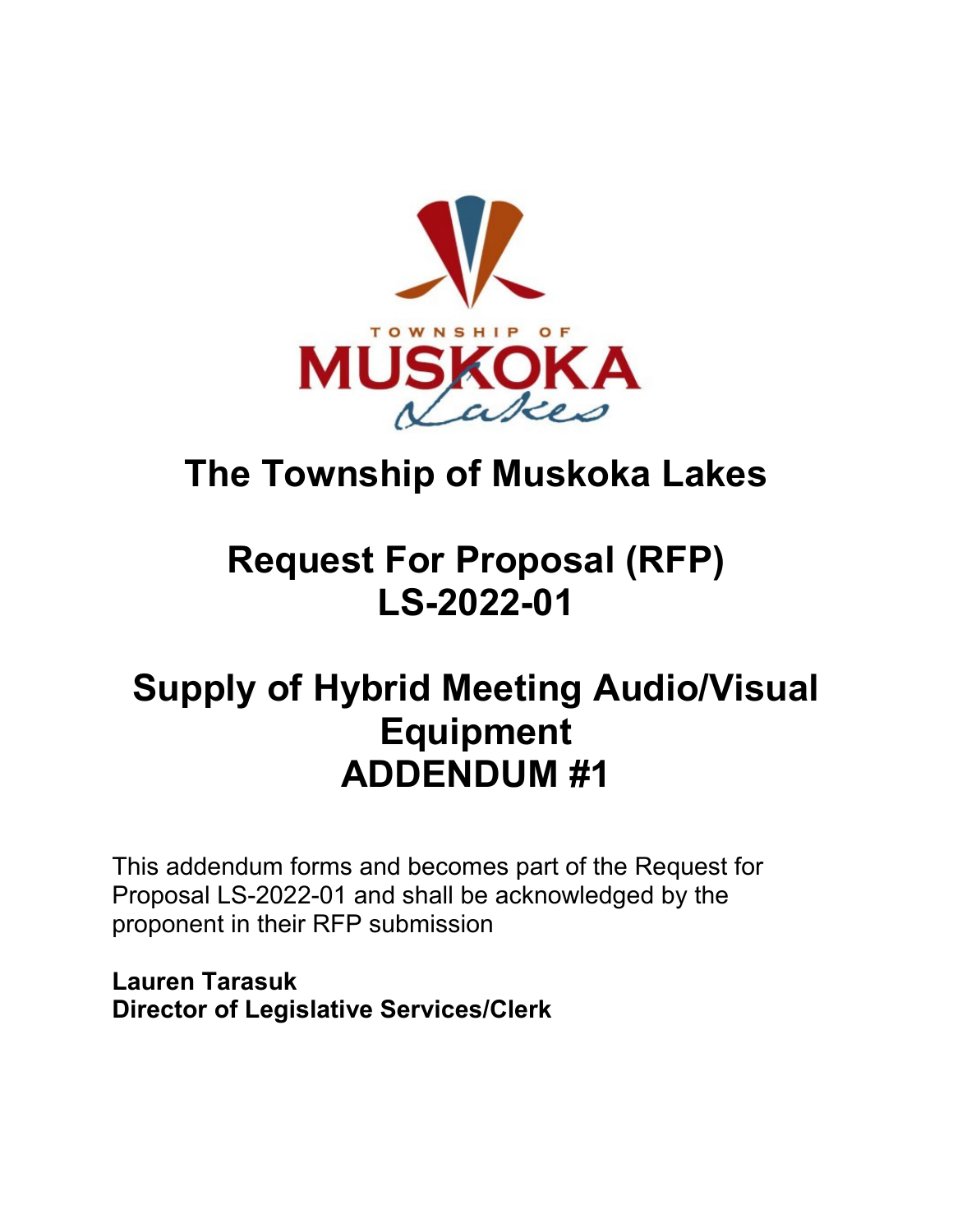Amendments to Request for Proposal LS-2022-01

1. In our Request for Proposal, on page 2 of the document under general it states:

Currently, hybrid meetings are currently taking place from the Council Chambers. The Port Carling Community Centre has not yet hosted a hybrid meeting, but there is a desire to ready a larger overflow space for potential large hybrid public meetings.

With this addendum, this paragraph is amended to:

Currently, hybrid meetings are currently being held in the Council Chambers in the Municipal Office. Although the Port Carling Memorial Community Centre (PCMCC) has not yet been used to host a hybrid meeting, there is a desire to use it as an overflow space from the Council Chambers in the event there is a public meeting during which there is significant attendance. We may also want to host a standalone Council meeting in the PCMCC when larger public attendance is anticipated. In view of this, for clarity, three separate solutions for the following ought to be proposed:

- I. Council Chambers- to hold full hybrid meetings with council/staff/public as active participants either in person or by remote technology;
- II. Port Carling Memorial Community Centre: as overflow space to allow the public to watch the proceedings taking place in the Council Chambers and make presentations that are integrated into the hybrid meeting that is operating from the Chambers;
- III. Port Carling Memorial Community Centre: as a standalone Council Chamber with full technology to allow for a full council meeting to take place with active council/public participation

The RFP may be awarded in whole, in part, or may not be awarded in its entirety. Award of any RFP is solely dependent on approval by Council.

2. In our Request for Proposal, on page 3 of the document it states:

### **Required Basic Features- Port Carling Community Centre**

a) At least one display screen visible to the entire room showing the proceedings and any at home attendees

b) A wide angle camera view of the room

c) A camera in the meeting room showing the podium where a speaker may make a presentation

d) Audio equipment to capture all audio from any presentations made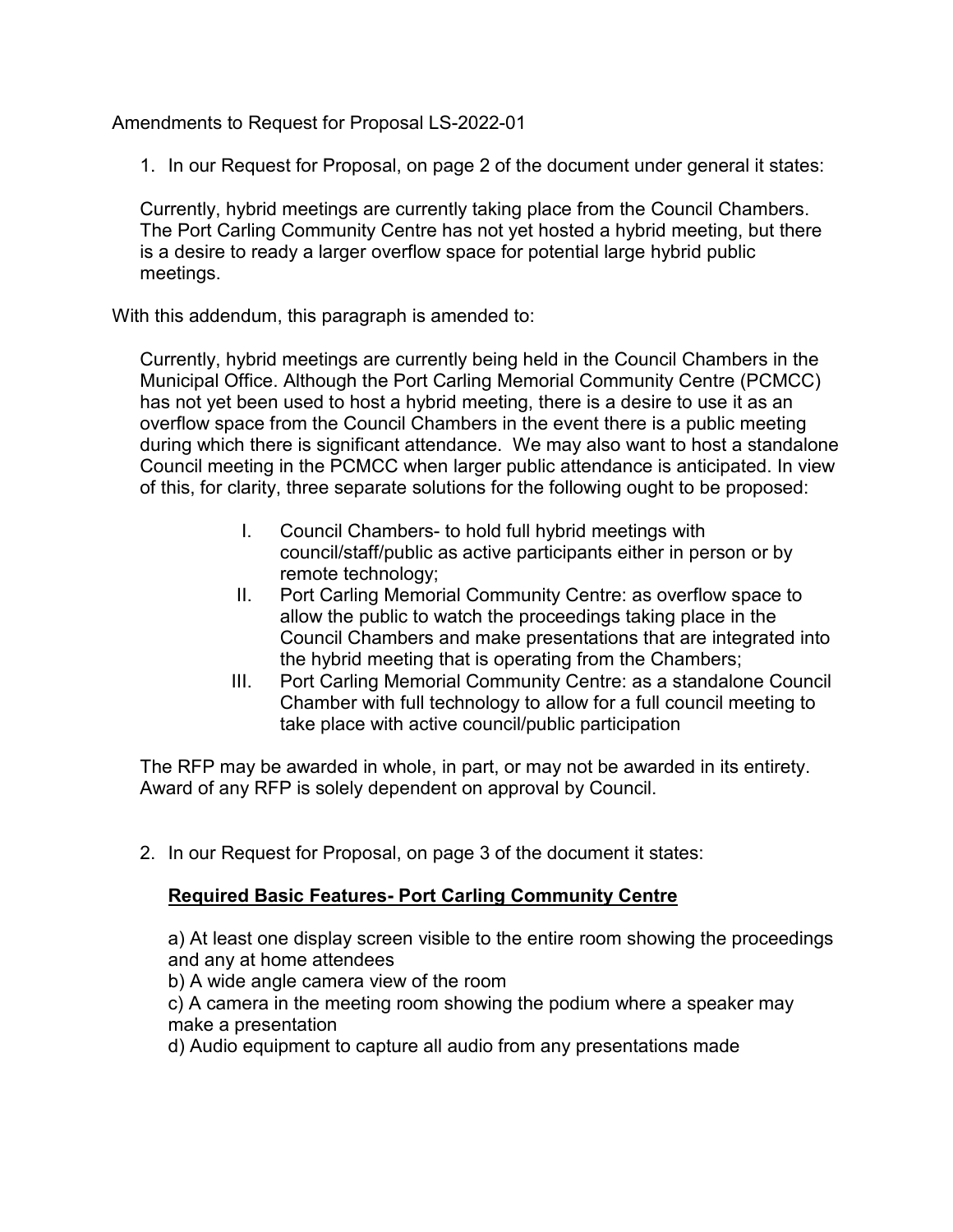e) Capability to stream any presentations made in the Community Centre into the hybrid meeting occurring at the Council Chambers

With this addendum, article f) is added to the Required Basic Features- Port Carling Community Centre:

f) audio and video equipment which integrates with zoom to allow the public or councilors to participate in a hybrid meeting at the Port Carling Community **Centre** 

3. In our Request for Proposal, on page 4 of the document it states:

Proposed Solutions

- Respondents should outline potential solutions including the prices meeting the required basic features outlined in this Request For Proposal
- Respondents should provide forecasts for delivery and installation, and completion of work

…

Fee Proposal

- Supply and installation of technology including training
- Hourly fee for support
- A price breakdown by location (Port Carling Community Centre and Council Chambers)
- Hourly rates for each category of individual to be employed on the assignment

With this addendum, this section is amended to:

### **Letter of Introduction**

Respondents should introduce their firm and indicate the name, address, phone number and email addresses of the authorized official to be contacted in the event of clarification's

### **Proposed Solutions**

- Respondents should outline potential solutions including the prices meeting the required basic features outlined in this Request For Proposal
- Respondents should provide forecasts for delivery and installation, and completion of work
- Respondents should provide three separate proposed solutions:
	- I. Council Chambers
	- II. Port Carling Community Centre: basic technology to allow for overflow participants to watch the proceedings in the council